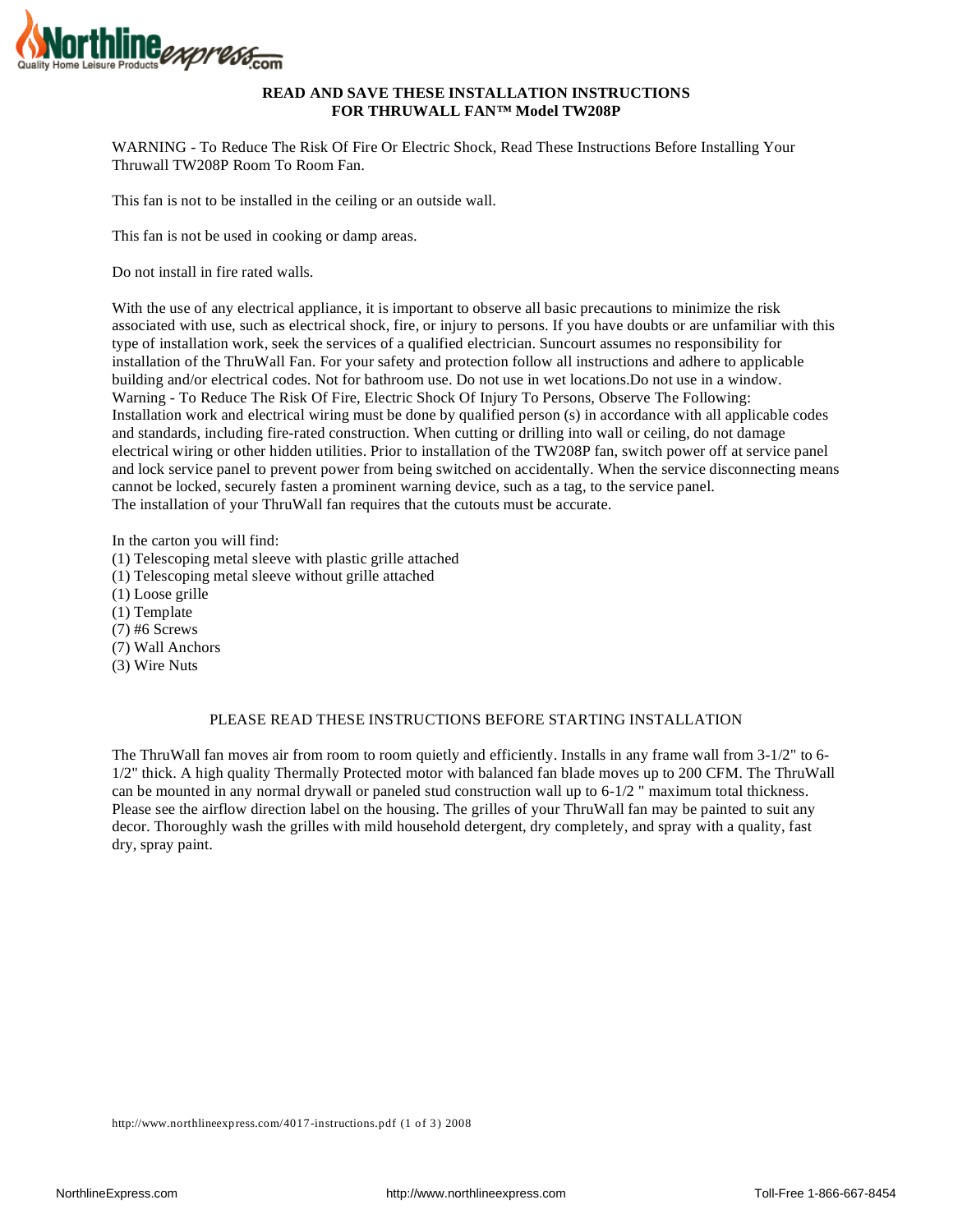### STEP-BY-STEP INSTRUCTIONS

- Step 1. Place template flush against wall. Check for level and tape in place. Note: The wall that the template is taped to will be the fan output side.
- Step 2. Cut out the opening with a small drywall saw. Take care not to damage the edge of the drywall since you will be installing drywall anchors close to the hole to mount the grille.
- Step 3. Insert the grille with fan attached into the hole that you just cut. Make sure the fan is level and that the grille completely covers the opening. Mark the location of the 4 mounting holes.
- Step 4. Remove fan from hole and drill mounting holes with a sharp 3/16" drill bit. Insert wall anchors in mounting holes.
- Step 5. Project the edge of the round section of the cutout onto the inside of the other wall board in three places, approximately 12" apart. Use a small square or a piece of cardboard that has an exact 90° angle to mark the cutout points on the inside of the other wall.
- Step 6. Use a small pin or very small drill bit (1/32" or smaller) to punch or drill these three marks to the outside of the other wall.
- Step 7. Place the sleeve without the grille attached, against the outside of the wall and center its location using the three holes that you made. Then trace the outside of the sleeve with a pencil. Cut the circular opening with a small drywall saw. Cut inside the pencil line. Take care not to damage the edge of the drywall. You will be installing drywall anchors close to the holes to mount the grille.
- Step 8. Take the electrical box cover off of the molded on electrical box and install a 3/8" strain relief that is appropriate for your 120VAC power supply wire and/or conduit.
- Step 9. Insert your 120VAC power supply wires through the strain relief and use the provided wire nuts to connect the white (common), black (hot), and green (ground) wires from the TW208P ThruWall fan to the appropriate common, hot and ground wires of your incoming power wires.
- Step 10. Check to see that your strain relief is securely fastened and re-attach the electrical box cover.
- Step 11. Insert the metal sleeve with grille into the cutout opening (fan output side) and screw the grille down snugly.
- Step 12. Insert the other metal sleeve into the cutout opening (fan suction side) and snug the flange up against the wall material.
- Step 13. Position the unattached plastic grille over the metal sleeve that was just inserted so that the logo on the center of the grille is right side up and that one of the mounting holes is in the top center. Adjust the metal sleeve so that the three U shaped cut outs in the flange match up with the mounting holes in the grille. Mark the location of all 3 wall anchors.
- Step 14. Drill the holes on the wall for the anchors with a sharp 3/16" drill bit. Install wall anchors and screw the grille down snugly. DO NOT OVERTIGHTEN.

#### Operating Instructions:

The ThruWall is equipped with a variable speed controller. There is a speed adjustment knob on the output side of the fan. Turning the switch to the right will allow you to adjust speed from low to high as you desire. The unit is in the off position when the speed control knob is turned all of the way counter clockwise. Thank you for buying this Suncourt product.

http://www.northlineexpress.com/4017-instructions.pdf (1 of 3) 2008